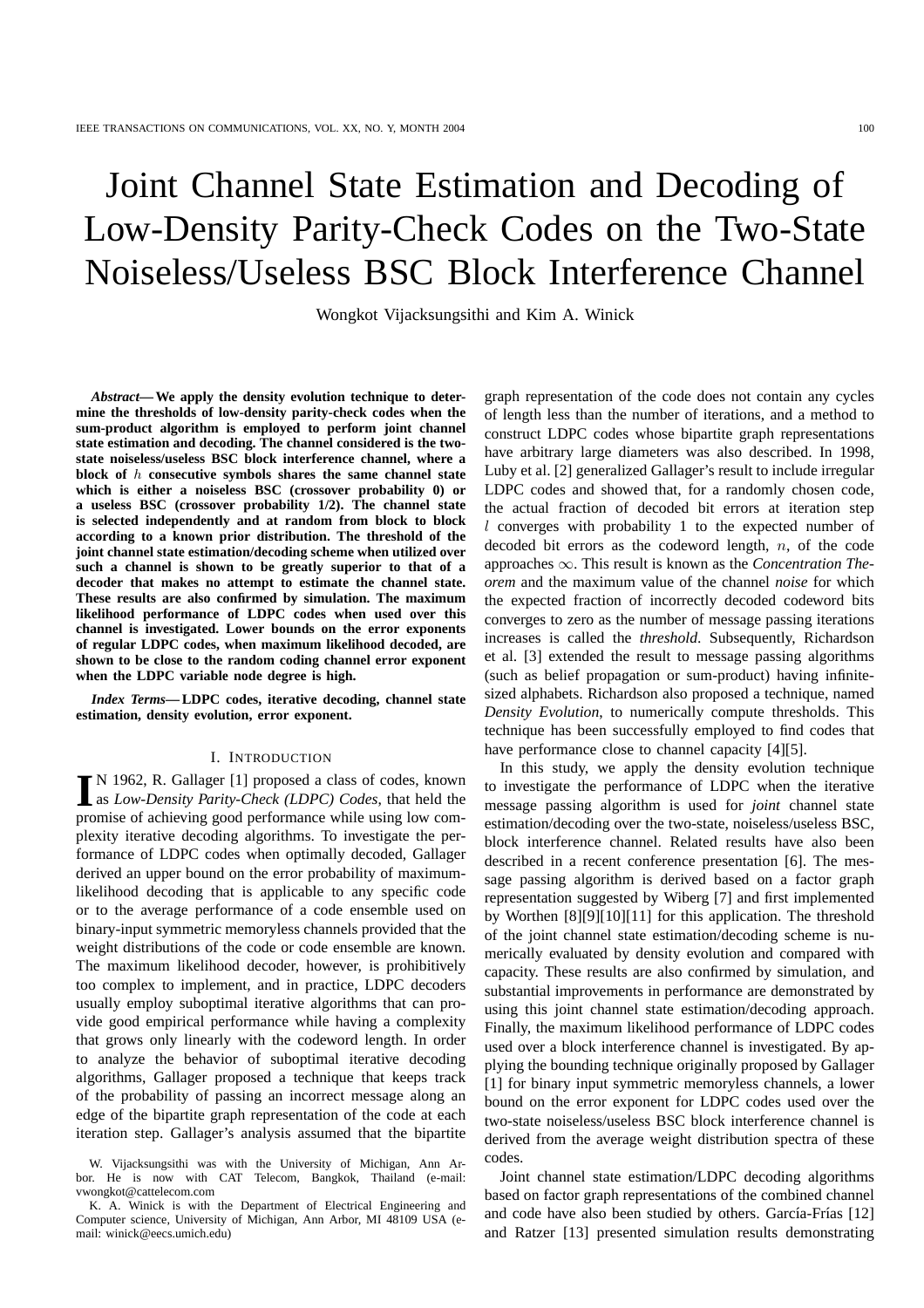that such an approach used for the Gilbert-Elliott channel could outperform receiver implementations that make no attempt to estimate the channel state. Eckford et al. [14][15][16] in a series of conference papers extended these results (for the Gilbert-Elliott channel) by computing thresholds of the joint estimation/decoding algorithms using density evolution.

The organization of this paper is as follows. In section II, we present the factor graph representation of LDPC codes when used over block interference channel along with the corresponding sum-product algorithm for joint channel state estimation and decoding. In section III, we describe the density evolution process for the algorithms presented in section II. Threshold values computed using density evolution along with simulation results are also presented. In section IV, a lower bound on the error exponent of LDPC codes when used over the two-state BSC useless/noiseless block interference channel, based on maximum likelihood decoding, is derived and evaluated. Finally, our conclusions are given in section V.

# II. JOINT CHANNEL STATE ESTIMATION AND DECODING OF LDPC CODES ON BLOCK INTERFERENCE CHANNELS

A binary low-density parity-check (LDPC) code is a binary linear error correcting code specified by a parity-check matrix H whose column and row weights are a small fraction of the codeword length. If the parity-check matrix has constant row and column weight, the code is said to be regular, and otherwise irregular. A regular LDPC code will be denoted by the triplet  $(n, j, k)$  where n is the codeword length, j is the column weight (also called the variable node degree) and  $k$ is the row weight. The rate,  $R$ , of such a code satisfies the condition  $R \geq 1 - j/k$ .

A *factor graph* representation [17] is a bipartite graph that expresses the structure of the factorization of a global function as the product of local functions. A factor graph has two types of nodes, there is a *variable node* for each variable  $x_i$  and a *factor node* for each local function  $f_j$ . An edge connecting variable node of  $x_i$  to factor node of  $f_j$  if and only if  $x_i$  is an argument of  $f_i$ .

Given a function  $g(x_1, \ldots, x_n)$ , we are often interested in computing the *marginal functions*  $g_i(x_i)$ . For each  $a \in A_i$ , the value of  $q_i(a)$  is obtained by summing the value of  $g(x_1, \ldots, x_n)$  over all possible values of its variables other than  $x_i$ , with  $x_i = a$ . For example, if we have some realvalued function  $g(x_1, x_2, x_3, x_4)$ , then

$$
g_2(a) = \sum_{x_1 \in A_1} \sum_{x_3 \in A_3} \sum_{x_4 \in A_4} g(x_1, x_2 = a, x_3, x_4) \tag{1}
$$

The operation described by (1) is called the *marginalization* of the global function  $g(x_1, \ldots, x_n)$  with respect to variable  $x_2$ . The *sum-product* algorithm is an efficient message passing algorithm for computing these marginal functions. The sumproduct algorithm is described in details in [7][17][18].

In this paper we will consider the *block interference channel* as described by McEliece et al. [19]. For each transmitted symbol  $x_t$ , this channel is completely characterized by its channel transition probabilities  $p(y_t|x_t, s)$  where  $y_t$  is the corresponding channel output and s denotes the channel state. The channel is assumed to remain in the same state for each block of h consecutive transmitted channel symbols. This state is selected at random, independently from block to block and independently from the transmitted symbol sequence, according to some known prior distribution. This channel model is a good representation for a frequency hopped system operating in the presence of partial band jamming. We will further restrict our analysis to two-state, binary-input channels, and in particular, to the two-state, noiseless/usesless, BSC. For each transmitted bit, this channel behaves as a BSC whose crossover probability is either zero (noiseless state) or 1/2 (useless state). The prior probability that the channel is in the useless state will be denoted as  $\epsilon_b$ .

Let x be a codeword of a binary LDPC code  $\mathbb C$  of length *n* and rate R, let  $y = \{y_t\}$ ,  $t = 0, 1, ..., n - 1$  be the received sequence resulting from transmitting  $x = \{x_t\},\$  $t = 0, 1, \ldots, n - 1$  over the block interference channel and let  $s_i$  be the channel state corresponding to  $i^{\text{th}}$  block of h symbols. Assuming that all codewords x are equiprobable, the maximum likelihood (ML) bit decoding rule is given by

$$
\hat{x}_i = \arg \max_{x_i} \sum_{\mathbf{x}' \in \mathbb{C}: x'_i = x_i} \Pr(\mathbf{y}|\mathbf{x}') \tag{2}
$$

$$
= \arg \max_{x_i} \sum_{\mathbf{x}' \in \{0,1\}^n : x'_i = x_i} I[\mathbf{x}' \in \mathbb{C}] \Pr(\mathbf{y}|\mathbf{x}') \quad (3)
$$

where *n* is the length of the code and  $I[r]$  is the indicator function which equals 1 if the statement  $r$  is true and is 0 otherwise. We have

$$
\sum_{\mathbf{x}' \in \{0,1\}^n : x'_i = x_i} \mathbf{I}[\mathbf{x}' \in \mathbb{C}] \Pr(\mathbf{y}|\mathbf{x}')
$$
  
= 
$$
\sum_{\mathbf{x}' \in \{0,1\}^n : x'_i = x_i} \mathbf{I}[\mathbf{x}' \in \mathbb{C}] \sum_{\mathbf{s}} p(\mathbf{s}, \mathbf{y}|\mathbf{x}')
$$
(4)

$$
= \sum_{\mathbf{x}' \in \{0,1\}^n : x'_i = x_i} \mathbf{I}[\mathbf{x}' \in \mathbb{C}] \sum_{\mathbf{s}} p(\mathbf{y}|\mathbf{s}, \mathbf{x}') p(\mathbf{s}|\mathbf{x}') \tag{5}
$$

$$
= \sum_{\mathbf{x}' \in \{0,1\}^n : x'_i = x_i} \sum_{\mathbf{s}} I[\mathbf{x}' \in \mathbb{C}] \cdot \prod_{t=0}^{n-1} p(y_t | s_{\lfloor \frac{t}{h} \rfloor}, x'_t) \cdot \prod_{j=0}^{\lceil \frac{n}{h} \rceil - 1} p(s_j)
$$
 (6)

 $=$   $\sum$  $\mathbf{x}' \in \{0,1\}^n : x'_i = x_i$  $\overline{\phantom{0}}$ s m−1<br>∏  $_{k=0}$  $I[x'$  satisfies the  $k^{th}$  parity check]  $\overline{n}$ 

$$
\cdot \prod_{t=0}^{n-1} p(y_t | s_{\lfloor \frac{t}{h} \rfloor}, x'_t) \cdot \prod_{j=0}^{\lceil \frac{n}{h} \rceil - 1} p(s_j)
$$
 (7)

where  $m$  is the number of rows in the parity-check matrix of  $\mathbb C$ , i.e.  $m = n(1 - R)$ . Eq. (6) follows from (5) by invoking the independence of the state from the transmitted symbols and from block to block. Note that (7) represents the marginalization of a global function that can be factored. The corresponding factor graph follows immediately and is shown in Fig. 1 for the case of a (2,3)-regular LDPC code with codeword length 9 and block length  $h = 3$ . Variable nodes are shown as filled circles and factor nodes are shown as open circles. Here,  $S_i$  is the variable node representing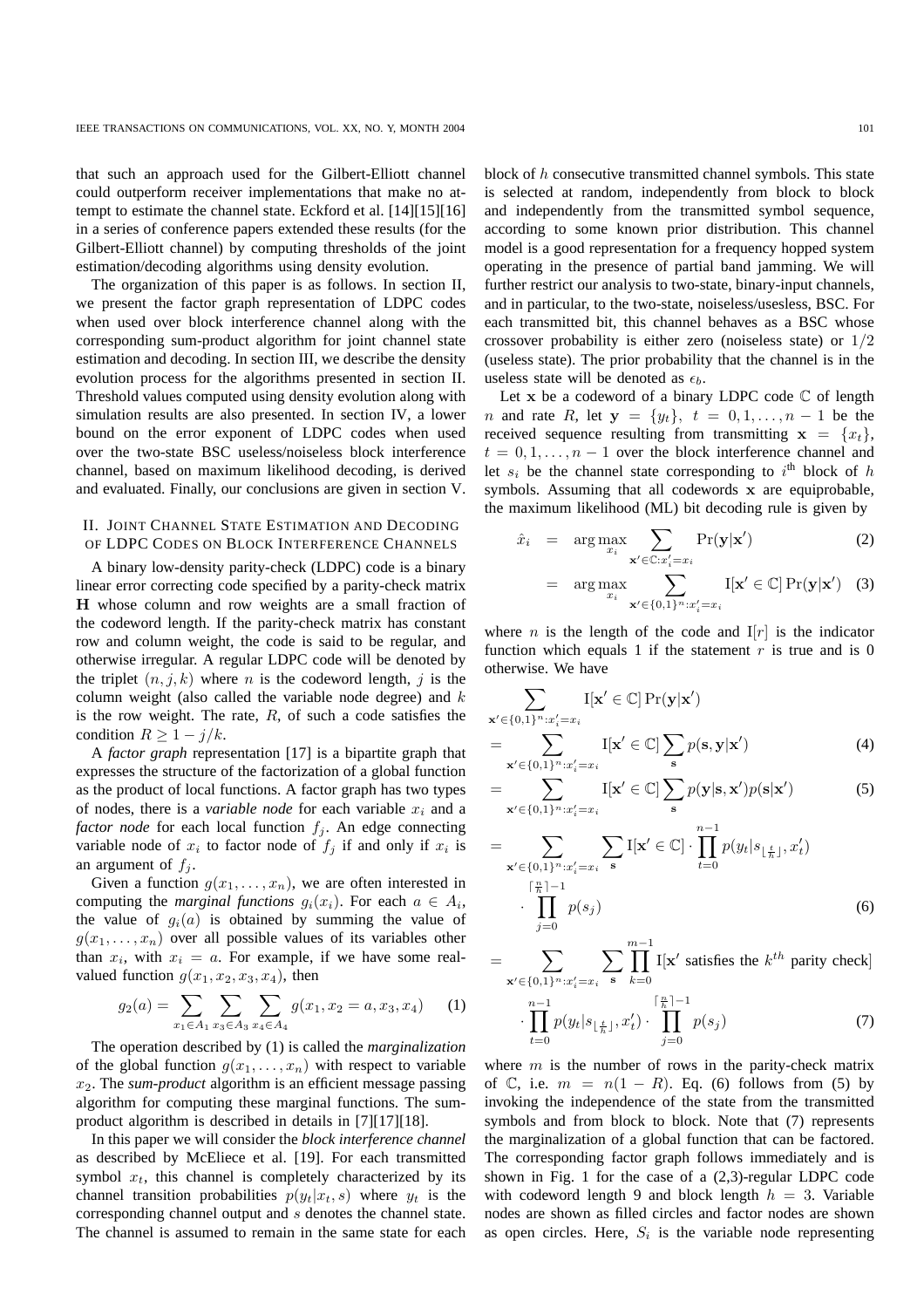the channel state,  $X_i$  is the variable node representing each bit in the codeword,  $C_i$  is the factor node representing each parity check, i.e.  $C_i$  corresponds to I[x' satisfies the  $i^{th}$  parity check equation],  $U_i$  is the factor node corresponding to the prior probability distributions on the channel states and  $W_i$ is the factor node that represents  $p(y_i|s_{\lfloor \frac{i}{h} \rfloor}, x'_i)$ . Note that we suppress the variable nodes for the received symbol  $Y_i$  and incorporate this information directly into node  $W_i$ .



Fig. 1. Factor graph representing (2,3)-regular LDPC code over the block interference channel with  $h = 3$  and  $m = 6$ 

We can apply the sum-product algorithm to approximate the likelihood function of each codeword bit as described by (4). In the sum-product algorithm, the message sent along any edge connected to  $X_i$  at message-passing cycle l equals or approximates (depending on whether the graph has cycles) the a posteriori probability of bit  $x_i$  conditioned on all the information available in the subgraph that contributes to that message computation. The message consists of two a posteriori probabilities  $P_0$  for  $x_i = 0$  and  $P_1$  for  $x_i = 1$ . It will be more convenient to represent these two numbers, and hence the message, by the single quantity  $\log(P_0/P_1)$ . This will be referred to as the log-likelihood ratios (LLRs) representation. If the channel possesses more than 2 states, it is not possible to also use an LLR message representation along edges  $(S_{\lfloor \frac{i}{h} \rfloor}, W_i)$  and  $(U_i, S_i)$ . Here, however, we will only consider the case when the channel has 2 states, labeled 0 and 1. This assumption enables us to also pass the state message as a single number in an LLR representation along each edge connected to a state node  $S_i$ . The sum-product message update rules for a two-state channel when all messages are in an LLR format can be explicitly written as follows

## • **Variable-to-factor node message update**

$$
\mu_{S_{\lfloor \frac{i}{h} \rfloor}} \to W_i = \mu_{U_{\lfloor \frac{i}{h} \rfloor}} \to S_{\lfloor \frac{i}{h} \rfloor} + \sum_{W_j \in \text{Ne}(S_{\lfloor \frac{i}{h} \rfloor}) \setminus W_i} \mu_{W_j \to S_{\lfloor \frac{i}{h} \rfloor}}
$$
(8)

$$
\mu_{X_i \to W_i} = \sum_{C_j \in \text{Ne}(X_i)} \mu_{C_j \to X_i} \tag{9}
$$

$$
\mu_{X_i \to C_j} = \mu_{W_i \to X_i} + \sum_{C_k \in \text{Ne}(X_i) \setminus C_j} \mu_{C_k \to X_i} \quad (10)
$$

### • **Factor-to-variable node message update**

$$
\mu_{U_i \to S_i} = \log \frac{p(s_i = 0)}{p(s_i = 1)} \tag{11}
$$

$$
\mu_{W_i \to S_{\lfloor \frac{i}{h} \rfloor}} = \sum_{\substack{1 \le i \le \{0,1\} \\ \log x_i \in \{0,1\} \\ x_i \in \{0,1\} }} p(y_i | x_i, s_{\lfloor \frac{i}{h} \rfloor} = 0) \cdot \frac{e^{(1-x_i) \cdot \mu_{X_i \to W_i}}}{1 + e^{\mu_{X_i \to W_i}}} \tag{12}
$$
\n
$$
\mu_{W_i \to X_i} = \mu_{W_i \to X_i} =
$$

$$
\log \frac{\sum\limits_{\substack{s_{\lfloor \frac{i}{h} \rfloor} \in \{0,1\}}}} p(y_i | x_i = 0, s_{\lfloor \frac{i}{h} \rfloor}) \cdot \frac{e^{(1 - s_{\lfloor \frac{i}{h} \rfloor}) \cdot \mu_S} \cdot \frac{1}{h} e^{j - W_i}}{1 + e^{j - s_{\lfloor \frac{i}{h} \rfloor} - W_i}}}{\sum\limits_{s_{\lfloor \frac{i}{h} \rfloor} \in \{0,1\}} p(y_i | x_i = 1, s_{\lfloor \frac{i}{h} \rfloor}) \cdot \frac{e^{(1 - s_{\lfloor \frac{i}{h} \rfloor}) \cdot \mu_S} \cdot \frac{1}{h} e^{j - W_i}}{1 + e^{j - s_{\lfloor \frac{i}{h} \rfloor} - W_i}}}
$$
(13)

$$
\mu_{C_i \to X_j} =
$$
\n
$$
2 \tanh^{-1} \left( \prod_{X_k \in \text{Ne}(C_i) \setminus X_j} \tanh \left( \frac{\mu_{X_k \to C_i}}{2} \right) \right) \quad (14)
$$

In the case of the joint channel state estimation and decoding,  $p(s_i)$  is the prior probability of the channel state. If this prior information is not available, all channel states are assumed equiprobable. In the case when channel state is known to the receiver (i.e. perfect channel state side information (CSI)),  $p(s_i)$  becomes an indicator function with  $p(s_i) = 1$  if  $s_i$  is the channel state of block i and 0 otherwise. For both cases, the message update in (11) needs to be done only at the initialization and no further update is required. Note that there is no message update from  $S_i$  to  $U_i$ , because each node  $U_i$  has only one edge, and according to the sum-product algorithm, the message it receives on that single edge cannot be used to calculate an updated message for that edge.

The messages leaving each node are updated using (8)-(14) according to a schedule. When the graph has cycles, the result obtained from any schedule is just an approximation of the desired marginals and there is no general rule for optimal scheduling. A number of scheduling methods have been used including flooding and sequential. With *flooding scheduling*, a new message is passed along each edge in the graph in both directions in parallel during each message passing iteration, and message passing is stopped after some fixed number of iterations are performed or when some other specified conditions are satisfied. In sequential scheduling the nodes are partitioned into disjoint sets. The message passing is done within a set on a set by set basis according to some specified order. When a set of nodes is scheduled to be updated, all nodes in that set are updated in parallel. In the work reported here, we employ sequential scheduling with updates performed in the following order  $\mu_{S_{\lfloor \frac{i}{h} \rfloor} \to W_i}, \mu_{W_i \to X_i}, \mu_{X_i \to C_j}, \mu_{C_j \to X_i},$  $\mu_{X_i\to W_i}$ ,  $\mu_{W_i\to S_{\lfloor \frac{i}{h} \rfloor}}$ ,  $\mu_{S_{\lfloor \frac{i}{h} \rfloor}}$  and so on.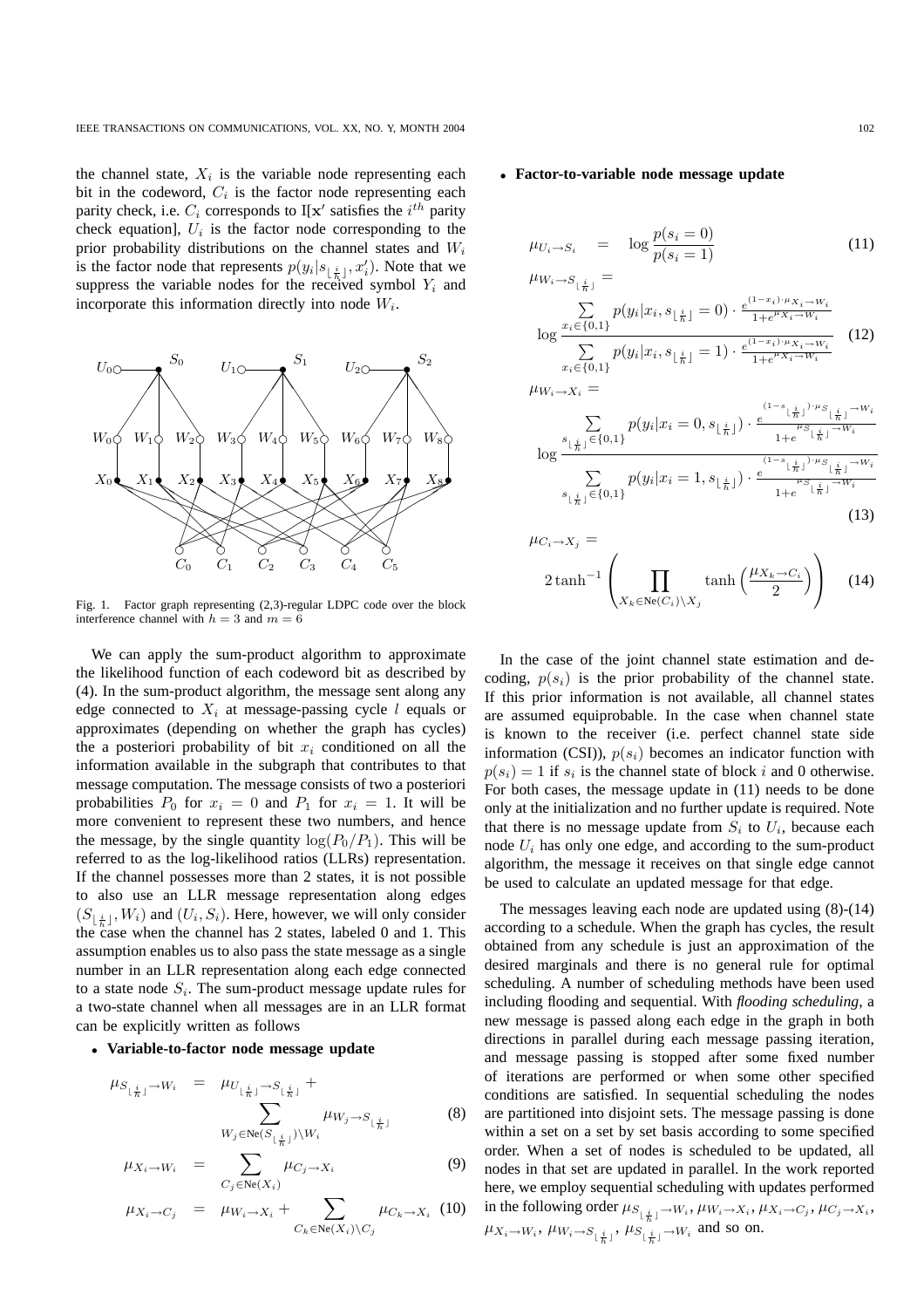# III. PERFORMANCE OF LDPC CODES EVALUATED BY DENSITY EVOLUTION ON THE BLOCK INTERFERENCE **CHANNEL**

It is shown in [3] that when a binary-input memoryless channel and message passing algorithm satisfies a certain set of symmetry conditions then the codeword bit positions that are decoded in error for a fixed channel realization will not depend on which codeword is transmitted. This result can be extended to include the joint channel state estimation/decoding algorithm given by (8)-(14) when used over the two-state, noiseless/useless BSC, block interference channel [20]. Thus, when evaluating bit error rate performance, we can assume without loss of generality that the all zero codeword is transmitted.

It is shown in [3] that if we pick a code at random with equal probability from an LDPC code ensemble, then the fraction of codeword bits decoded in error with sum-product decoding on a memoryless channel will converge with probability 1 to the probability that a message error occurs along any specified directed edge leaving a codeword bit node and terminating on a check node. Assuming that the all zero codeword was transmitted, a message error occurs when the message (in LLR format) leaving a codeword bit node is negative. Thus the average bit-error-rate (BER) performance of the LDPC code ensemble, when used with sum-product decoding over a memoryless channel, can be found once the probability density of a message leaving a codeword bit node is known. This result, known as the concentration theorem, can be extended [20] to the class of block interference channels with finite block length  $h$  by using a slightly modified version of the edge exposure martingale argument given in [3] for memoryless channels.

If the diameter of the factor graph is sufficiently large then the messages entering any given node at message passing iteration step  $l$  will be independent random variables, and it can be shown that as the LDPC codeword length increases, almost all of the corresponding factor graphs will have sufficiently large diameter [3]. Furthermore these random variables will be identically distributed if the all zero-codeword was transmitted. Under such conditions the density evolution technique can be used to find the probability density of the outgoing message for the node [3]. In order to avoid numerical precision problems, we quantize each message and treat the messages as discrete random variables when performing the density evolution calculations as described in [5]. The density update rules at channel state nodes  $S_i$ 's and codeword bit nodes  $X_i$ 's involve the summation of independent random variables, and thus the resulting output message density is a convolution of a set of probability mass functions. The density update rules at a factor node are more involved. In order to compute the probability of a quantized outgoing message, we need to sum over the joint probability mass functions (pmf's) of all possible combinations of incoming messages multiplied by the local function that results in that particular output message. For the check nodes  $C_i$ 's, an efficient way to do the density update is given in [5]. We can then summarize the density update rules for  $(j, k)$ -regular LDPC codes on a

two-state block interference channel as follows

$$
p_{U \to S}(\xi) = \delta \left( \xi - \log \frac{p(s_i = 0)}{p(s_i = 1)} \right)
$$
 (15)

$$
p_{S \to W}(\xi|s) = p_{U \to S}(\xi) \otimes \bigotimes p_{W \to S}(\xi|s)
$$
 (16)

$$
p_{W \to X}(\xi|s) = \sum_{\substack{\xi', y \\ f_2(\xi', y) = \xi}} p_{S \to W}(\xi'|s) \cdot p(y|x=0, s) \tag{17}
$$

$$
p_{W \to X}(\xi) = \sum_{s \in \{0,1\}} p_{W \to X}(\xi|s)p(s)
$$
 (18)

$$
p_{X \to C}(\xi) = p_{W \to X}(\xi) \otimes \bigotimes_{(1)}^{X} p_{C \to X}(\xi)
$$
 (19)

$$
p_{C \to X}(\xi) = \mathcal{R}^{k-1} (p_{X \to C}(\xi))
$$
 (20)

$$
p_{X \to W}(\xi) = \bigotimes p_{C \to X}(\xi) \tag{21}
$$

$$
p_{W \to S}(\xi|s) = \sum_{\substack{\xi', y \\ f_1(\xi', y) = \xi}} p_{X \to W}(\xi') \cdot p(y|x=0, s) \quad (22)
$$

where  $\delta(x)$  is the dirac delta function,  $\otimes$  denotes the convolution operation,  $\bigotimes^i$  denotes i-fold self convolution,  $\mathcal{R}^{k-1}(p_{X\to C}(\xi))$  represents the notation for the average message density obtained by evolving the density  $p_{X\rightarrow C}(\xi)$ through a check node of degree  $k$  as described in [5]. The message update rules (12) and (13) are incorporated into (17) and (22) through the terms  $f_1(\xi', y)$  and  $f_2(\xi', y)$ , respectively defined below

$$
f_1(\xi', y) = \log \frac{\sum\limits_{x \in \{0, 1\}} p(y|x, s=0) \cdot \frac{e^{\xi'(1-x)}}{1 + e^{\xi'}}}{\sum\limits_{x \in \{0, 1\}} p(y|x, s=1) \cdot \frac{e^{\xi'(1-x)}}{1 + e^{\xi'}}}
$$
(23)

$$
f_2(\xi', y) = \log \frac{\sum\limits_{s \in \{0,1\}} p(y|x=0, s) \cdot \frac{e^{\xi'(1-s)}}{1 + e^{\xi'}}}{\sum\limits_{s \in \{0,1\}} p(y|x=1, s) \cdot \frac{e^{\xi'(1-s)}}{1 + e^{\xi'}}}
$$
(24)

Note that the density updates (15)-(22) are performed in the order given. This corresponds to the message update schedule described in the last sentence of section II. The probability  $P_e^{(l)}$  of a bit-to-check node message error at message passing iteration step  $l$  is given by

$$
P_e^{(l)} = \sum_{\xi \le 0} p_{X \to C}^{(l)}(\xi)
$$
 (25)

By utilizing the density evolution technique the threshold ( $\epsilon_b^{\text{thresh}}$ ), which is defined to be the maximum value of  $\epsilon_b$ for which  $P_e^{(l)}$  converges to zero as the number of iterations increases, can be numerically evaluated. Note that for regular LDPC codes,  $\epsilon_b^{\text{thresh}}$  will be a function of column and row weight  $(j$  and  $k)$  of the parity check matrix. The complexity of this calculation is independent of the codeword length and thus this technique is more efficient than simulation for codes having large codeword lengths. Furthermore the concentration theorem implies that the bit error probability goes to zero for almost all regular LDPC codes of which parity check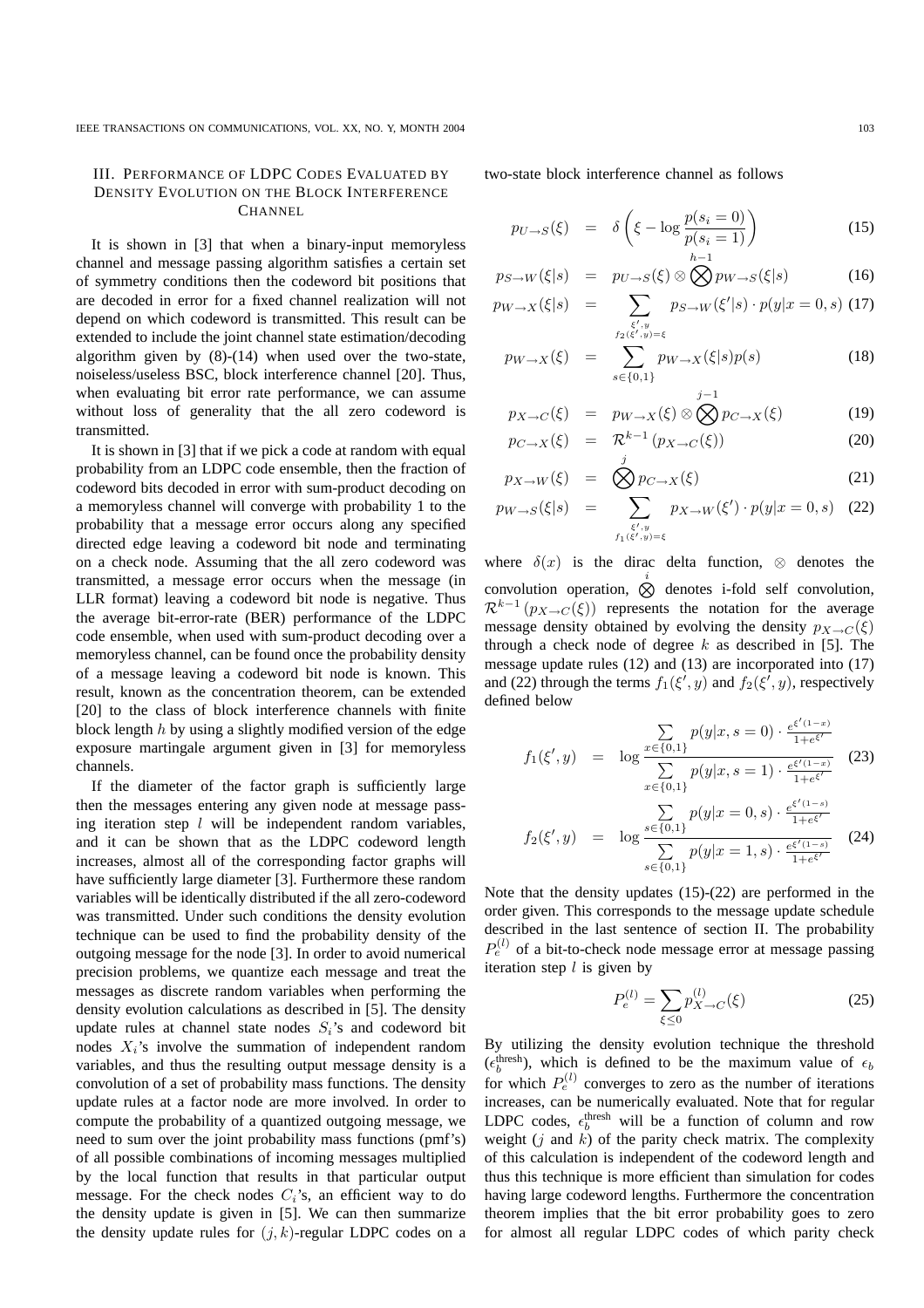matrices have column weight  $j$  and row weight  $k$  and sufficient codeword length as the number of message passing iterations increases provided  $\epsilon_b < \epsilon_b^{\text{thresh}}(j, k)$ .

Next, we present some simulation results along with the corresponding threshold values computed by density evolution. The channel considered is a two-state block interference channel where the first channel state corresponds to the noiseless BSC with crossover probability 0 and the second state corresponds to the useless BSC with crossover probability 1/2. When the receiver has perfect CSI, the two-state noiseless/useless BSC block interference channel reduces to a  $2<sup>h</sup>$ -ary erasure channel, and its capacity is given by [19]

$$
C_{\text{CSI}} = 1 - \epsilon_b \tag{26}
$$

where  $\epsilon_b$  equals the probability that the channel is in the useless state.

When channel state is unknown to the receiver, the capacity is given by [19]

$$
C_{\text{NCSI}} = (1 - \epsilon_b + \epsilon_b 2^{-h}) -
$$

$$
\frac{1}{h} \left[ H_2(\epsilon_b - \epsilon_b 2^{-h}) + (\epsilon_b - \epsilon_b 2^{-h}) \log_2(1 - 2^{-h}) \right] (27)
$$

where

$$
H_2(\epsilon) = -\epsilon \log_2(\epsilon) - (1 - \epsilon) \log_2(1 - \epsilon) \tag{28}
$$

As h approaches infinity the channel state can be determined exactly by the receiver, and thus  $C_{\text{NCSI}} \rightarrow C_{\text{CSI}}$  as  $h \rightarrow \infty$ 

Many practical systems combat channel memory by interleaving the transmitted symbols so that after deinterleaving, the channel state appears to be independent from symbol to symbol, i.e.,  $h = 1$ . The capacity of the two-state noiseless/useless BSC channel with  $h = 1$  is given by

$$
C_{\text{interleave}} = 1 - H_2 \left(\frac{\epsilon_b}{2}\right) \tag{29}
$$

In Fig. 2,  $C_{\text{interleave}}$ ,  $C_{\text{NCSI}}$  ( $h = 2, 10, 20$ ) and  $C_{\text{CSI}}$  of the two-state noiseless/useless BSC channel are shown for comparison. The gap between  $C_{\text{NCSI}}$  and  $C_{\text{interleave}}$  indicates the potential gain in performance that can be realized by estimating the channel state.

We have computed the threshold  $\epsilon_b$  values for this twostate noiseless/useless BSC channel operating at a rate of 1/2 bit per channel use using density evolution under the following three different conditions: (1) joint channel state estimation/decoding, (2) no channel state estimation, and (3) perfect CSI. The results are presented in Table I for rate 1/2 codes together with the maximum achievable  $\epsilon_b$  as promised by channel capacity, and the  $\epsilon_b$  achievable based on simulation results ( $P_b \approx 10^{-5}$ ) using a regular, rate 1/2, LDPC code of codeword length 4000. As can be seen from the table, the thresholds of the iterative channel state estimation/decoding schemes are substantially better than those obtained using a decoder that makes no attempt to estimate the channel state. As the block length  $h$  increases, received symbols are more correlated and this correlation can be efficiently exploited by the joint channel state estimation/decoding receiver. Note that threshold calculations indicate that the gap between  $C_{\text{NCSI}}$  and  $C_{\text{interleave}}$  can be substantially narrowed by using joint channel



Fig. 2.  $C_{\text{interleave}}$ ,  $C_{\text{NCSI}}$  (h=2,10,20) and  $C_{\text{CSI}}$  of the two-state noiseless/useless BSC block interference channel

TABLE I THRESHOLDS ON  $\epsilon_b$  of LDPC with rate  $\frac{1}{2}$  on the two-state NOISELESS/USELESS BSC BLOCK INTERFERENCE CHANNEL

| Code/Decode Method/Block Length         | Capacity      | Threshold | Simulation |
|-----------------------------------------|---------------|-----------|------------|
| (3,6)-reg., No State Est., $h = 2$      | $0.220^{(2)}$ | 0.168     | 0.090      |
| $(3,6)$ -reg., No State Est., $h = 10$  | $0.220^{(2)}$ | 0.168     | 0.060      |
| $(3,6)$ -reg., Soft Est./Dec., $h = 2$  | $0.252^{(1)}$ | 0.203     | 0.160      |
| $(3,6)$ -reg., Soft Est./Dec., $h = 10$ | $0.403^{(1)}$ | 0.315     | 0.223      |
| $(3,6)$ -reg., Perfect CSI, $h = 2$     | $0.500^{(3)}$ | 0.429     | 0.381      |
| $(3,6)$ -reg., Perfect CSI, $h = 10$    | $0.500^{(3)}$ | 0.429     | 0.334      |
| $(4,8)$ -reg., Soft Est./Dec., $h = 10$ | $0.403^{(1)}$ | 0.254     | 0.170      |

$$
^{(1)}\ C_{\text{NCSI}}\ (27),\ ^{(2)}\ C_{\text{interleave}}\ (29),\ ^{(3)}\ C_{\text{CSI}}\ (26)
$$

state estimation/decoding with LDPC codes. For example, with  $h = 10$   $C_{\text{NCSI}} = 0.5 \rightarrow \epsilon_b = 0.403$ ,  $C_{\text{interleave}} =$  $0.5 \rightarrow \epsilon_b = 0.22$  and (3,6)-regular LDPC ( $R = 0.5$ )  $\rightarrow \epsilon_b^{\text{thresh}} = 0.315$ . This favorable result is obtained even though optimization of the node degree sequence of the LDPC code was not undertaken. By using an irregular LDPC code with an optimized node degree sequence we expect to see further improvements. The gaps between the simulation results and threshold values are due to the use of LDPC codes with relatively short codeword lengths. By using codes with sufficiently long codeword lengths, the simulation results will approach the threshold values. In Fig. 3, simulation results are shown for the (3, 6)-regular LDPC code cases corresponding to the entries given in Table I. The (3, 6)-regular LDPC code which we used was designed by David Mackay [21] and has a codeword length of 4000. It can be seen from the figure that joint channel state estimation/decoding performs closer to the system with perfect CSI as  $h$  increases. For the case of no state estimation and perfect CSI, channels with block lengths of 2 or 10 achieve the same thresholds (see Table I). The simulation performance for this case (see Fig. 3), however, depends on the block length, and unlike the case of joint channel state estimation/decoding, the performance degrades as the block length increases for a fixed codeword length. This trend is due to the fact that when the codeword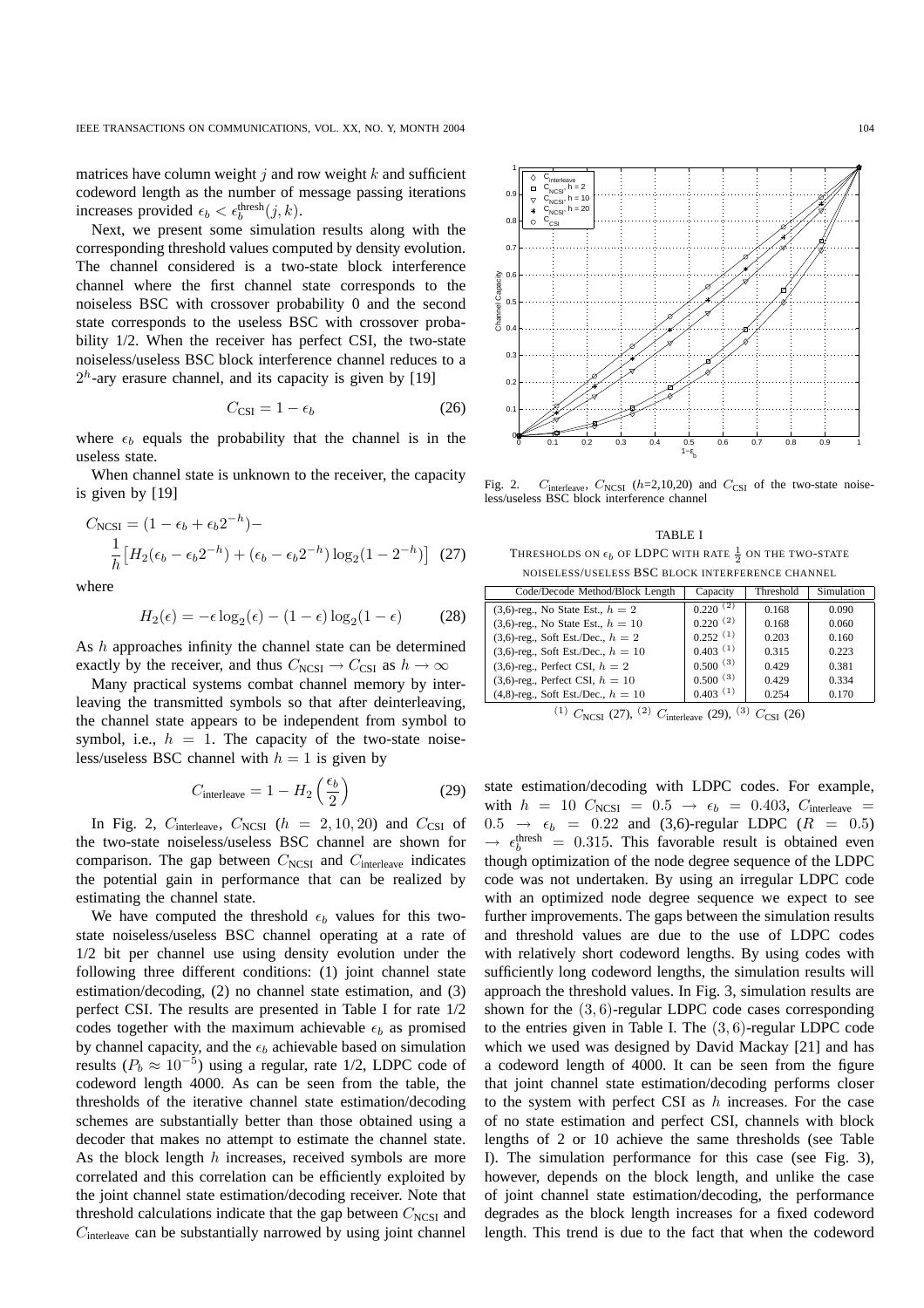

Fig. 3. Simulation performances of a (3,6)-regular LDPC,  $n = 4000$  on the two-state noiseless/useless BSC block interference channel



Fig. 4. Performance comparison between  $(3,6)$ -regular LDPCs,  $n =$ 4000, 8000 and a (4,8)-regular LDPC,  $n = 4000$  on the two-state noiseless/useless BSC block interference channel with  $h = 10$  when employing joint channel state estimation and decoding

length is fixed, the number of independent blocks decreases as the block length increases. A smaller number of independent blocks yields a larger probability that an atypically large number of bad channel states occurs. Thus, a higher decoding error rate occurs for schemes that do not estimate the channel state and for schemes with perfect CSI as the block length increases and the codeword length is held fixed. The situation is different for joint channel state estimation/decoding, since increased correlation occurs between received symbols as the block length increases for a fixed codeword length, and this correlation can be efficiently exploited by the receiver. Nevertheless, it is also possible under some situations that the increased correlation between symbols is insufficient to compensate for the decreasing number of independent blocks, and a degradation in performance will result. Note that these results are only physically meaningful when  $h \ll n$ . When h becomes an appreciable fraction of n, *outage* rates as opposed to bit-error-rates are the appropriate performance measure.

The most important use of density evolution is to optimize the code degree sequence as well as other decoding parameters. The computational complexity of the density evolution technique does not depend on the codeword length, and thus it provides a more efficient way to optimize the code degree sequence than using simulations. In Fig. 4, we compare the thresholds and simulation performances of (3,6) regular and (4,8)-regular LDPC when employing joint channel state estimation/decoding over a channel with block length 10. The two codes have the same rate but the (3,6)-regular code outperforms the (4,8)-regular code. These results coincide with those predicted by threshold values obtained by density evolution and given in Table I. Also illustrated in the figure is the fact that code performance gets closer to its threshold value as the codeword length increases.

# IV. MAXIMUM LIKELIHOOD PERFORMANCE OF LDPC OVER THE BLOCK INTERFERENCE CHANNEL

In this section, we will derive information theoretic bounds for the performance of an optimal maximum likelihood receiver on the two-state noiseless/useless BSC block interference channel. The bounds will be derived based on the assumption that the code is restricted to be in an ensemble of  $(j, k)$ -regular LDPC codes. The quantity of interest is the *error exponent* of the code family. The error exponent describes the rate at which the probability of codeword error of the best sequence of codes in the ensemble decreases as the codeword length increases. When the code ensemble is enlarged to include all possible codes (i.e., not just LDPC codes), this error exponent  $E(R)$  will depend *only* on the channel and will be referred to as *channel error exponent*. For a  $(i, k)$ -regular LDPC ensemble, we will define the LDPC error exponent as

$$
E(j,k) = \lim_{n \to \infty} \sup \left[ -\frac{1}{n} \log P_{opt}(j,k,n) \right]
$$
 (30)

where  $P_{\text{opt}}(j, k, n)$  is the codeword error probability of the best  $(j, k)$ -regular LDPC code (i.e., the  $(j, k)$ -regular LDPC code with the lowest probability of codeword error assuming maximum likelihood decoding) of codeword length n.

In [19], an argument has been made that the block interference channel can be treated as a memoryless channel where each block of  $h$  symbols from the original channel forms a single input of the corresponding super channel. Thus, the coding theorem and all the bounding techniques developed for memoryless channels can be applied directly to the block interference channel with and without perfect CSI. Evaluating these bounds, however, is usually quite involved due to the size of the input and output alphabets, which grow exponentially with the hop length  $h$ . The computation is not particularly burdensome for the case of the two-state noiseless/useless BSC block interference channel. Using standard techniques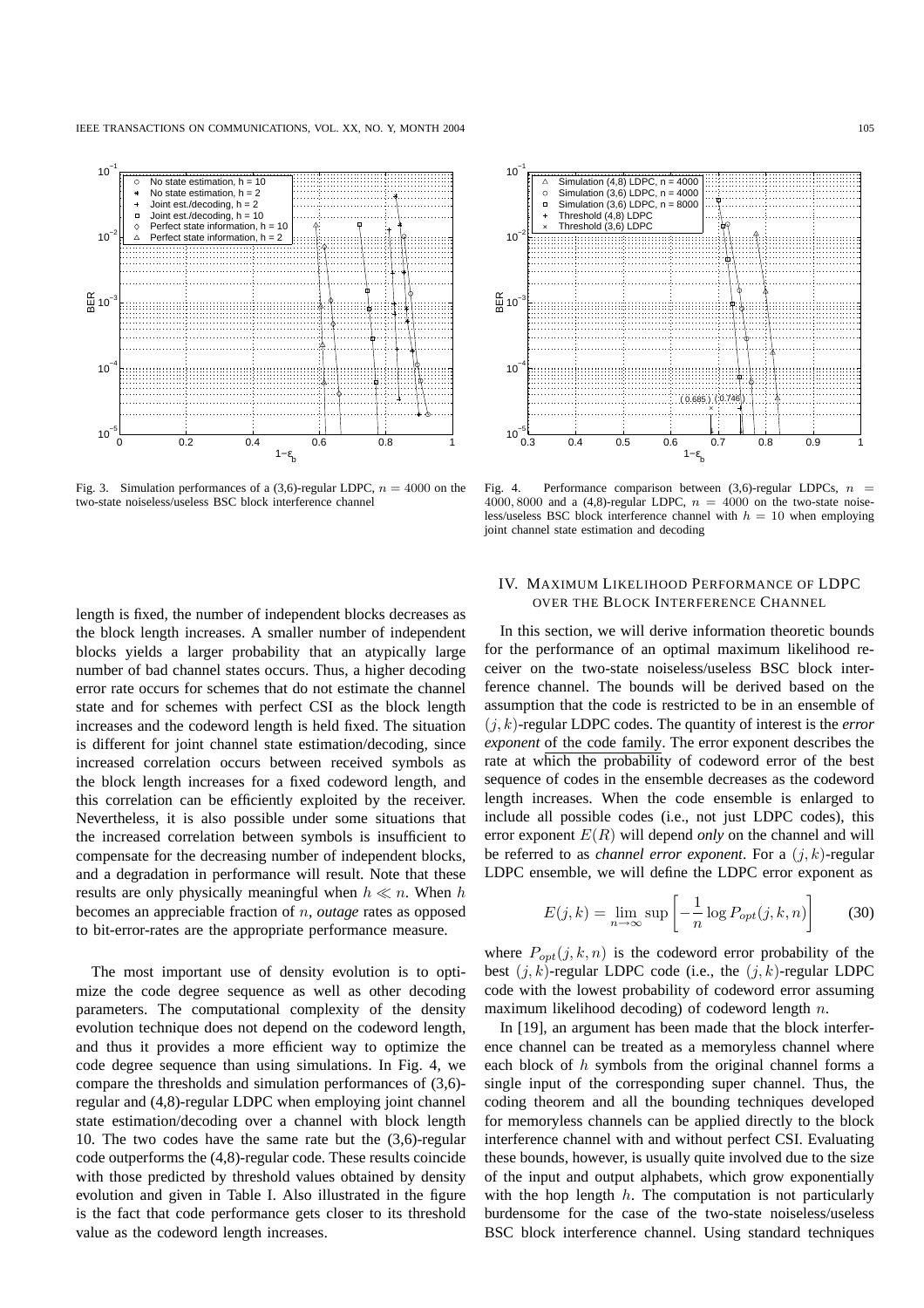

Fig. 5. Lower bound on the channel error exponent of the two-state noiseless/useless BSC block interference channel,  $\epsilon_b = 0.2$  when channel state is known



Fig. 6. Lower bound on the channel error exponent of the two-state noiseless/useless BSC block interference channel,  $\epsilon_b = 0.2$  when channel state is unknown

[22][23], lower bounds (i.e., the random coding channel exponent  $E_L(R)$ ) on the channel error exponent can be derived. These bounds are shown in Fig. 5 and 6 for the cases where the channel state is known and unknown to the receiver, respectively.

As illustrated in the figures, the lower bound on the channel error exponent at any rate is monotonically decreasing with the hop length when the channel state is known to the receiver. This result provides some theoretical justification for the increase in error probability observed in section III for the channel with known CSI as the hop length increases. The monotonicity described above is not present at all rates for the case when channel state is unknown to the receiver. In fact, the hop length at which the lower bound on the channel error exponent is maximum varies as a function of rate. This observation illustrates the tradeoff that exists between the number of independent hops and the ability of the receiver to estimate the channel state as previously described. A proof of

the monotonicity of the channel error exponent when channel state is known to the receiver together with a proof of existence of an optimal hop length when channel state is unknown to the receiver are given in [11] for a general class of block interference channels.

A general case analysis of the LDPC code error exponent for the block interference channel is usually quite involved, however, the derivation can be simplified for some special cases such as the two-state noiseless/useless BSC channel described in section II. The basic bounding technique that we apply here was developed by Gallager [1] and Fano [24]. We have made some modifications to extend the technique to the block interference channel.

In [19], it was argued that the block interference channel can be treated as a memoryless channel where each block of h symbols from the original channel forms a single input of the corresponding super channel. Let  $\mathbf{x}_0 = x_{00}, x_{10}, ..., x_{(n'-1)0}$ be the codeword of length  $n$  transmitted over the super channel, and let  $y = y_0, y_2, ..., y_{n'-1}$  be the corresponding received sequence, where  $n' = n/h$  is the number of times the channel is used independently during transmission and we assume  $h$ divides n. The input symbol  $x_{i0}$  and the output symbol  $y_i$ are letters of the input and output alphabet of the memoryless super channel that represents the block interference channel. Let the other codewords be  $x_j = x_{0j}, x_{1j}, ..., x_{(n'-1)j}$  where  $j = 1, 2, ..., M - 1$  and M is the number of codewords. Using maximum-likelihood decoding, a decoding error occurs iff (we consider a "tie" an error)

$$
\sum_{i=0}^{n'-1} \log P(y_i | x_{ij}) \ge \sum_{i=0}^{n'-1} \log P(y_i | x_{i0}) \tag{31}
$$

for some  $j \neq 0$ . We define the symbol discrepancy between input symbol  $x_{ij}$  and output symbol  $y_i$  as

$$
d(x_{ij}, y_i) = \log \frac{1}{P(y_i|x_{ij})}
$$
\n(32)

and the sequence discrepancy between x and y as

$$
D(\mathbf{x}_j, \mathbf{y}) = \sum_{i=0}^{n'-1} d(x_{ij}, y_i)
$$
 (33)

By applying the union bound to (31), the codeword error probability can be bounded by

$$
P_e \le \Pr\left\{\bigcup_{j=1}^{M-1} [D(\mathbf{x}_j, \mathbf{y}) \le D(\mathbf{x}_0, \mathbf{y})]\right\}
$$
(34)  

$$
\le \Pr[D(\mathbf{x}_0, \mathbf{y}) > n\delta]
$$

$$
+ \sum_{j=1}^{M-1} \Pr[D(\mathbf{x}_0, \mathbf{y}) \le n\delta; D(\mathbf{x}_j, \mathbf{y}) \le D(\mathbf{x}_0, \mathbf{y})]
$$
(35)

Invoking the Chernoff bound, we get, for any  $z \geq 0$ 

$$
\Pr[D(\mathbf{x}_0, \mathbf{y}) > n\delta] \le \left(\prod_{i=0}^{n'-1} \phi_i(z)\right) \exp(-nz\delta) \qquad (36)
$$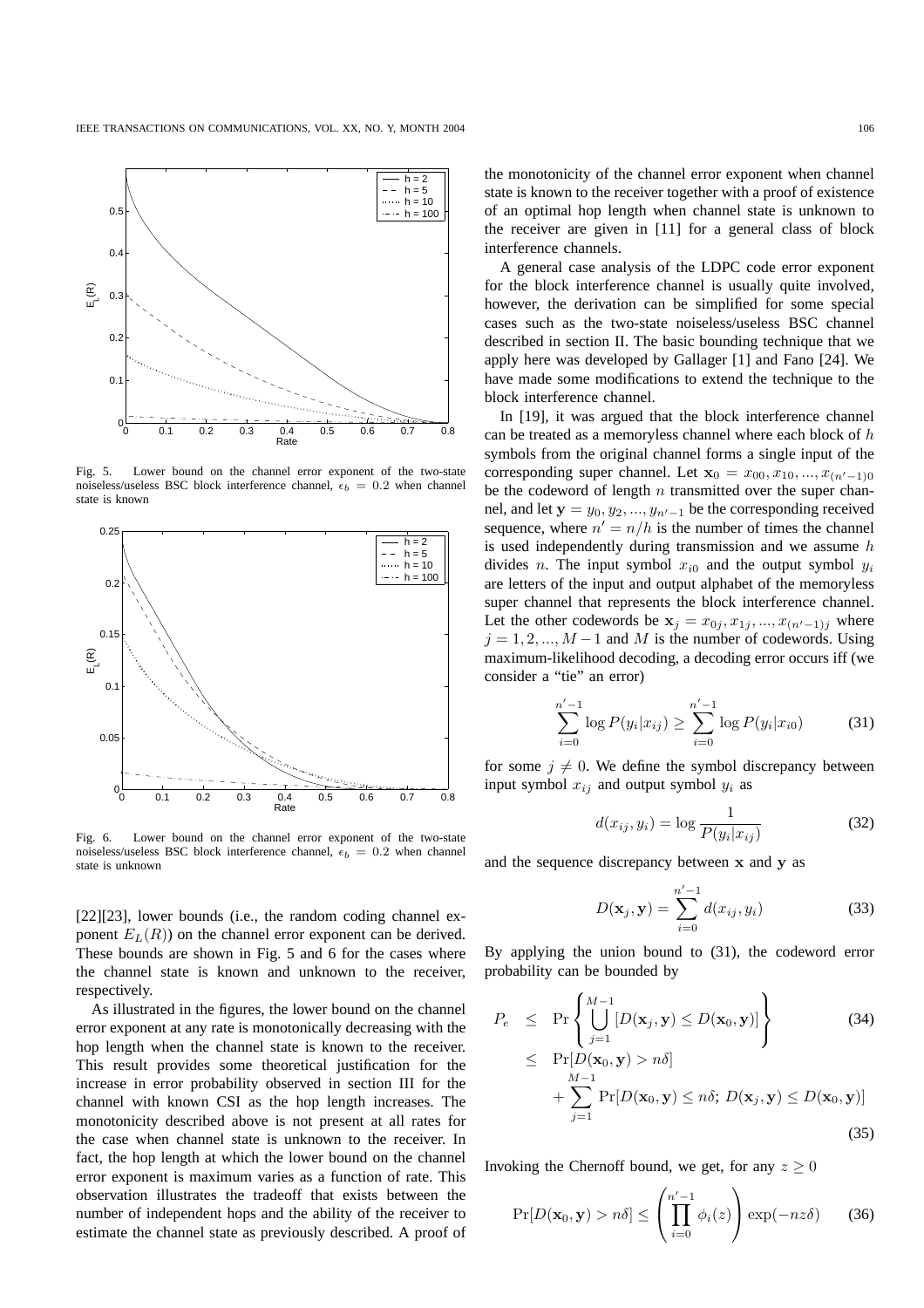where  $\phi_i(z)$  is the moment generating function defined by

$$
\phi_i(z) = \sum_{y_i} P(y_i | x_{i0})^{1-z}
$$
 (37)

By symmetry, it can be verified that  $\phi_i(z)$  does not depend on the value of  $x_{i0}$ . Thus the value of the bound is the same for any transmitted codeword  $x_0$  and

$$
\prod_{i=0}^{n'-1} \phi_i(z) = [g(z)]^{n'} \tag{38}
$$

where

$$
\phi_i(z) = g(z) \equiv \sum_{y_i} p(y_i | x_{i0})^{1-z}
$$
 (39)

for any value of  $x_{i0}$ 

In order to bound the second term on the right hand side of (35), we again invoke the Chernoff bound. Let  $v_i$  and  $w_i$ be  $n'$  pairs of random variables with joint probability mass function  $P_i(v_i, w_i)$  and joint moment generating function

$$
h_i(r,\xi) = \sum_{v_i} \sum_{w_i} \exp(rv_i + \xi w_i) \ P_i(v_i, w_i) \tag{40}
$$

Let  $V$  and  $W$  each be sums of independent random variables as defined below

$$
V = \sum_{i=0}^{n'-1} v_i , \qquad W = \sum_{i=0}^{n'-1} w_i
$$
 (41)

we have

$$
\Pr(V \le n\tilde{v}; W \le n\tilde{w}) \le \left(\prod_{i=0}^{n'-1} h_i(r,\xi)\right) \exp\left[-n(r\tilde{v} + \xi\tilde{w})\right]
$$
\n(42)

for any  $r \leq 0$ ,  $\xi \leq 0$ . It follows from (40) with

$$
v_i = d(x_{i0}, y_i) , \qquad w_i = d(x_{ij}, y_i) - d(x_{i0}, y_i) \qquad (43)
$$

that

$$
h_i(r,\xi) = \sum_{y_i} \left\{ P^{1-r}(y_i|x_{i0}) \left[ \frac{P(y_i|x_{i0})}{P(y_i|x_{ij})} \right]^{\xi} \right\}
$$
(44)

If  $x_{ij} = x_{i0}$ , then (44) becomes

$$
h_i(r,\xi) = g(r) = \sum_{y_i} \exp\left[rd(x_{i0}, y_i)\right] P(y_i|x_{i0}) \tag{45}
$$

where  $g(r)$  is as defined in (39). By symmetry, one can verify that  $h_i(r, \xi)$  does not depend on the particular  $x_{i0}$  or  $x_{ij}$ . Thus without loss of generality we can assume that  $x_{i0} = [0 \dots 0]$ and  $x_{ij} = [1 \dots 1]$ . With r held fixed,  $h_i(r, \xi)$  given by (44) achieves its minimum value when  $\xi = \frac{r-1}{2}$ , and thus for any  $x_{ij} \neq x_{i0}$ 

$$
h(r) \equiv h\left(r, \frac{r-1}{2}\right)
$$
\n
$$
= \sum_{y_i} \left[P(y_i|x = [0 \dots 0])P(y_i|x = [1 \dots 1])\right]^{\frac{1-r}{2}} \tag{47}
$$

Hence, if  $x_0$  and  $x_j$  differ in m symbols and agree in  $n'-m$ symbols, we will have

$$
\Pr[D(\mathbf{x}_j, \mathbf{y}) \le n\delta; D(\mathbf{x}_j, \mathbf{y}) \le D(\mathbf{x}_0, \mathbf{y})] \le [h(r)]^m [g(r)]^{n'-m} e^{-nr\delta} \tag{48}
$$

for any  $r \leq 0$ . We will assume without loss of generality that the all 0 codeword is transmitted as  $x_0$ , and that  $x_i$ is a codeword of some weight  $l \neq 0$ . We will evaluate the error probability bound (48) by using the weight spectrum of the code. In order to do so, we need to establish the relation between the binary weight  $l$  of the codeword and the number of super symbols m where  $x_0$  and  $x_i$  differ. Let  $P_{\text{box}}(l, m, n)$ denote the probability that any randomly chosen codeword of weight  $l$  and length  $n$  will differ from the all zero codeword in m super symbol positions. The symbol pairs  $x_{ij}$  and  $x_{i0}$  are identical when they agree in every one of  $h$  binary positions in the super symbol. The LDPC code ensemble to be considered includes all possible permutations of the codeword bits. This implies that, given a codeword of weight  $l$  in some randomly chosen code from the LDPC code ensemble, the ones are equally likely to be in any of the  $n$  positions. Thus computing  $P_{\text{box}}(l, m, n)$  is equivalent to placing l indistinguishable balls at random into  $n' = n/h$  distinguishable boxes, each box having a capacity to hold  $h$  balls, and asking for the probability  $P_{\text{box}}(l, m, n)$  that m of the boxes contain at least one ball. For  $l, m$  and  $h$  fixed, an exponentially tight bound in  $n$  on the probability can be given by

$$
\frac{\binom{n'}{m}\left[\min\left\{\binom{h}{\lfloor\frac{l}{m}\rfloor},\binom{h}{\lceil\frac{l}{m}\rceil}\right\}\right]^m}{\binom{n}{l}} \le P_{\text{box}}(l,m,n) \le \frac{\binom{n'}{m}\binom{mh}{l}}{\binom{n}{l}} \tag{49}
$$

for  $m \geq \lceil \frac{l}{h} \rceil$  and 0 otherwise. The upper bound in (49) follows from the fact that the number of combinations of  $m$  nonempty boxes equals the number of ways to choose m boxes out of  $n'$  boxes times the number of ways to place  $l$  balls in the  $mh$  spaces of those  $m$  boxes with at least one ball per box. The former quantity is given by  $\binom{n'}{n}$  $\binom{n'}{m}$  while the latter is upper bounded by  $\binom{mh}{l}$ . The lower bound in (49) follows from the fact that one way to fill the  $m$  nonempty boxes is to fill each one of them with an equal (or approximately equal) number of balls.

Invoking the well-known bound on the binomial coefficients given in [1]

$$
\frac{1}{\sqrt{2\pi n\epsilon(1-\epsilon)}}\exp\left[nH_e(\epsilon)-\frac{1}{12n\epsilon(1-\epsilon)}\right]
$$

$$
< \binom{n}{n\epsilon} < \frac{1}{\sqrt{2\pi n\epsilon(1-\epsilon)}}\exp\left[nH_e(\epsilon)\right] \quad (50)
$$

where  $n\epsilon$  is an integer less than or equal to n and

$$
H_e(\epsilon) = -\epsilon \log \epsilon - (1 - \epsilon) \log(1 - \epsilon)
$$
 (51)

is the entropy function. We have

 $\sqrt{2}$ 

$$
P_{box}(l,m,n) \le C_b(l,m,n)e^{nB(l,m,n)} \tag{52}
$$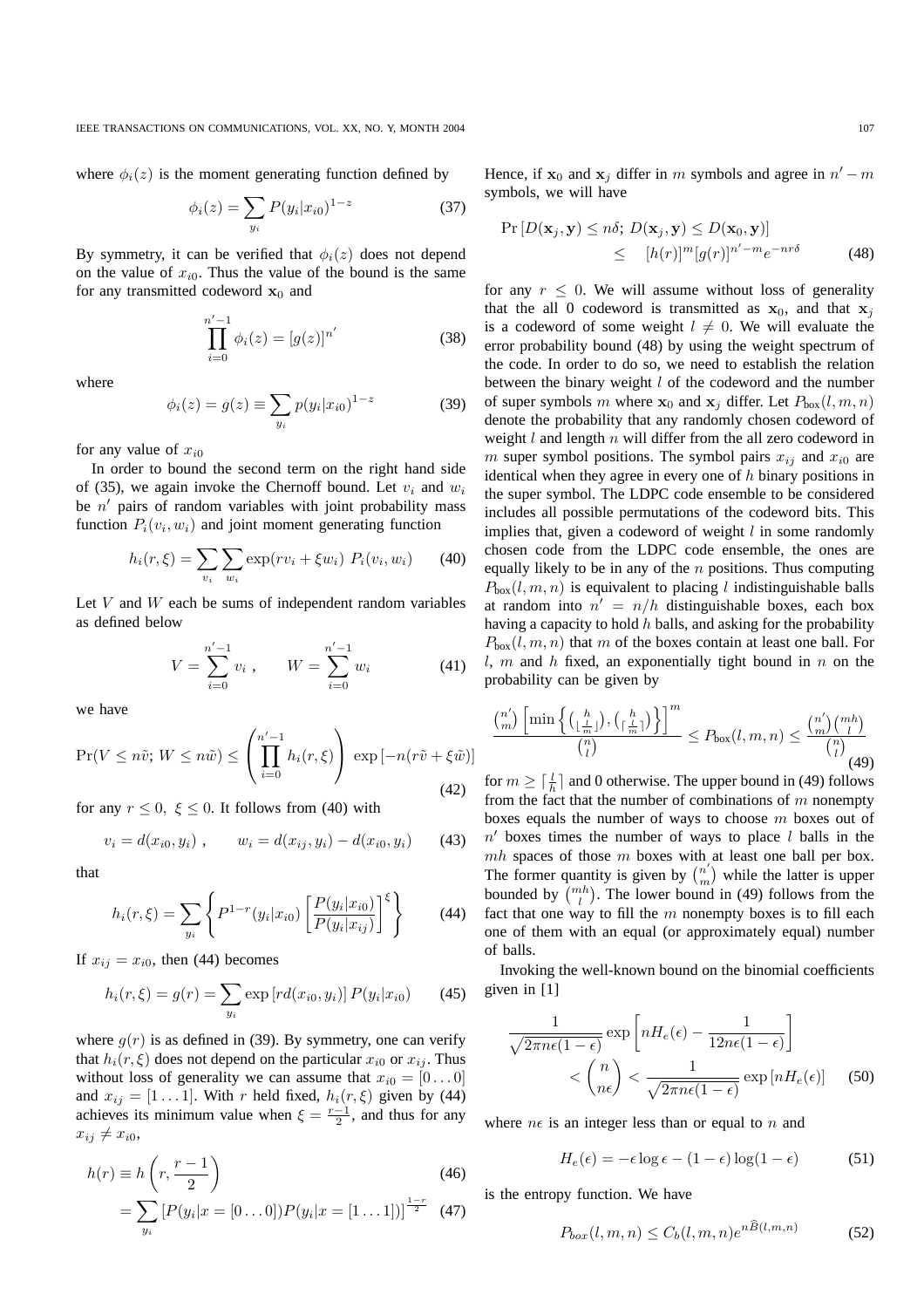where

$$
\widehat{B}(l, m, n) = \frac{1}{h} H_e\left(\frac{m}{n'}\right) + \frac{mh}{n} H_e\left(\frac{l}{mh}\right) - H_e\left(\frac{l}{n}\right)
$$
\n
$$
C_b(l, m, n) = \sqrt{\frac{1 - \frac{l}{n}}{2\pi m \left(1 - \frac{m}{n'}\right) \left(1 - \frac{l}{mh}\right)}} \exp\left[\frac{1}{12l(1 - \frac{l}{n})}\right]
$$
\n(53)

Let  $N(l)$  be the number of codewords at a distance l from  $x_0$ . Thus from (48), we have

$$
\sum_{j=1}^{M-1} \Pr[D(\mathbf{x}_0, \mathbf{y}) \le n\delta; D(\mathbf{x}_j, \mathbf{y}) \le D(\mathbf{x}_0, \mathbf{y})] \le
$$

$$
\sum_{l=0}^{n} N(l)e^{-nr\delta} \sum_{m=\lceil l/h \rceil}^{\min(n',l)} [h(r)]^m [g(r)]^{n'-m} P_{box}(l, m, n) \quad (55)
$$

Let  $\overline{N(l)}$  be the average number of codewords of weight  $l$  in some ensemble of linear codes. The ensemble average probability of decoding error is then given by (35),(36),(39) and (55) as

$$
\overline{P_e} \le g(z)^{n'} e^{-nz\delta}
$$
  
+ 
$$
\sum_{l=0}^n \overline{N(l)} e^{-nr\delta} \sum_{m=\lceil l/h\rceil}^{\min(n',l)} [h(r)]^m [g(r)]^{n'-m} P_{box}(l, m, n)
$$
  
(56)

for any  $z \geq 0$ ,  $r \leq 0$ 

In [1][25],  $\overline{N(l)}$  of a  $(j, k)$ -regular LDPC ensemble has been shown to be bounded by

$$
\overline{N(l)} \le C(\lambda, n)e^{nB(\lambda)}\tag{57}
$$

where  $\lambda = l/n$  and

$$
B(\lambda) = (1 - j)H_e(\lambda)
$$
  
 
$$
+ \frac{j}{k}[\mu(\gamma) + (k - 1)\log(2)] - j\gamma\lambda
$$
 (58)

$$
C(\lambda, n) = \left[2\pi n\lambda (1-\lambda)\right]^{\frac{j-1}{2}} \exp \frac{j-1}{12n\lambda(1-\lambda)}
$$
(59)

$$
\mu(\gamma) = \log \left\{ 2^{-k} \left[ (1 + e^{\gamma})^k + (1 - e^{\gamma})^k \right] \right\} \tag{60}
$$

where  $\gamma$ , the parameter to optimize the bound, is selected such that  $\lambda = \frac{\mu'(\gamma)}{k}$  $\frac{(\gamma)}{k}$ .

Letting

$$
\widetilde{C}_n \equiv \max_{\lambda} C(\lambda, n) \quad , \qquad \widehat{C}_n \equiv \max_{l,m} C_b(l, m, n) \tag{61}
$$

rearranging (56), and bounding the summation by the number of terms in the sum times the value of the maximum term, we get

$$
\overline{P_e} \le \exp\left\{ n \left[ \frac{\log g(z)}{h} - z\delta \right] \right\} + n'n\widetilde{C}_n \widehat{C}_n \max_{\lambda}
$$

$$
\exp\left\{ n \left[ B(\lambda) - r\delta + \max_m \left( \frac{m}{n} \log[h(r)] + \frac{n'-m}{n} \log[g(r)] + \widehat{B}(\lambda n, m, n) \right) \right] \right\}
$$
(62)



Fig. 7. Lower bound on the error exponent of  $(j, k)$ -regular LDPC over the two-state noiseless/useless BSC block interference channel with  $h = 10$ when channel state is known and  $\epsilon_b = 0.1$ 

For a given z, r and  $\lambda$ , we select the value  $\delta$  that makes the two exponents in (62) equal. With this choice of  $\delta$ , (62) becomes

$$
\overline{P_e} \le (1 + n'n\widetilde{C}_n\widehat{C}_n) \exp\{-n[\min_{\lambda} E(z, r, \lambda)]\} \tag{63}
$$

where

$$
E(z,r,\lambda) = \frac{r}{(z-r)h} \log[g(z)] - \frac{z}{z-r} \left[ B(\lambda) + \max_{m} \left\{ \frac{m}{n} \log[h(r)] + \frac{n'-m}{n} \log[g(r)] + \hat{B}(\lambda n, m, n) \right\} \right]
$$
(64)

By (30), we have

$$
E(j,k) \ge \max_{z \ge 0, r \le 0} \min_{\lambda} E(z,r,\lambda)
$$
 (65)

Optimizing (65) with respect to r, z and  $\lambda$  yields a lower bound on the error exponent of a random ensemble of  $(j, k)$ regular LDPC codes used over the two-state noiseless/useless BSC block interference channel. We evaluated this bound for some regular LDPC code ensembles with variable node degrees  $j = 3, 4, 5$  and 6. The LDPC code ensemble weight distribution exponent  $B(\lambda)$  used in (64) is given by (58), however, we expurgated from the ensemble all codes with minimum fractional weight  $\lambda$  satisfying  $B(\lambda) < 0$ . This expurgation will have negligible effect since, asymptotically, almost all codes in the ensemble belong to this expurgated ensemble. The results along with the lower bounds on the channel error exponent  $E_L(R)$  [22][23] are shown in Figs. 7 and 8 for the cases when the channel state is known and unknown, respectively. The critical rate [22],  $R_{cr}$ , of the channels has also been computed and is indicated on these figures. The bound  $E_L(R)$  is known to be tight, i.e.,  $E_L(R) = E(R)$  for  $R \ge R_{cr}$  [22].

As can be seen, the lower bound on the error exponent of the regular LDPC code ensemble approaches the random coding channel exponent bound,  $E_L(R)$ , as the node degree j increases for the case where  $h = 10$  and  $\epsilon_b = 0.1$ . Similar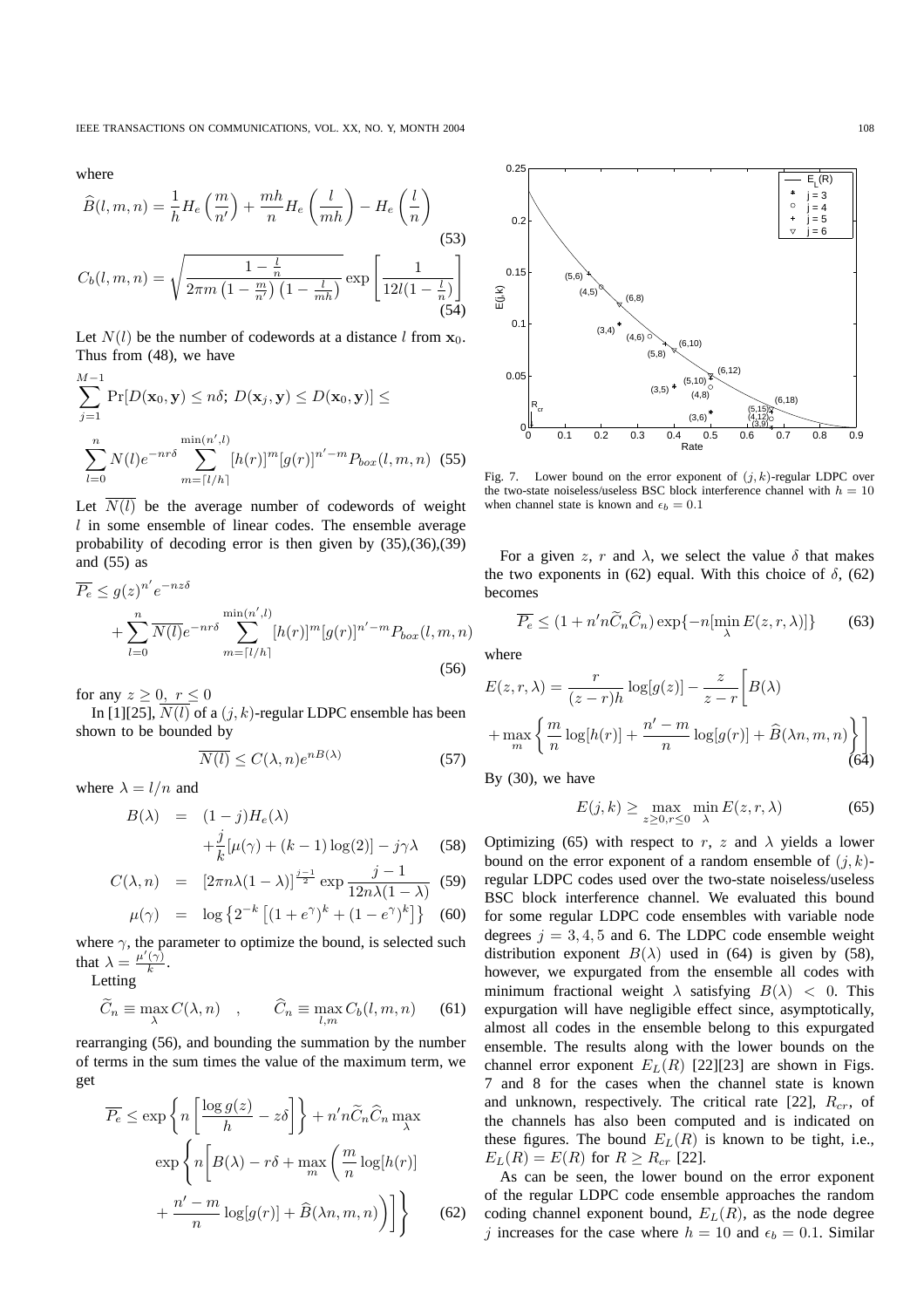

Fig. 8. Lower bound on the error exponent of  $(j, k)$ -regular LDPC over the two-state noiseless/useless BSC block interference channel with  $h = 10$ when channel state is unknown and  $\epsilon_b = 0.1$ 

results are obtained for the case when  $h = 2$ , 10, 20 and  $\epsilon_b = 0.1, 0.3, 0.5, 0.7, 0.9$ . Also illustrated in the figure is the fact that the difference is larger at higher rates. This increase, however, may depend more on the tightness of the bound at high rates rather than on the code itself.

# V. CONCLUSION

In this paper we consider the two-state noiseless/useless BSC block interference channel. When the channel is in the noiseless state the BSC crossover probability is zero while it is  $1/2$  in the useless state. Each block of  $h$  consecutive channel input bits shares the same channel state, which is selected independently and at random from block to block according to a known prior distribution. Communication performance over this channel is analyzed when regular LDPC codes are used and the receiver implements iterative sum-product decoding either with or without joint channel state estimation. The threshold performance of the receiver is evaluated using density evolution and the results are compared with the channel capacity and bit-error-rate simulations obtained using LDPC codes of codeword length 4000. The threshold and simulation results indicate that substantial improvements in performance can be realized by using joint channel state estimation. Finally lower bounds are derived for the error exponent when LDPC codes are used. These lower bounds are shown to approach the random coding channel error exponent bound, in a number of cases, as the degree of the LDPC bit nodes increases.

## ACKNOWLEDGMENTS

We would like to thank the anonymous reviewers for their helpful comments and suggestions that materially improved the quality of our paper.

# **REFERENCES**

[1] R. G. Gallager, *Low-Density Parity-Check Codes*, M.I.T. Press, Cambridge, MA, 1963.

- [2] M. Luby, M. Mitzenmacher, and D. A. Spielman, "Analysis of low density codes and improved designs using irregular graphs," in *Proc. of the 30th Annual ACM Symposium on Theory of Computing*, 1998, pp. 249–258.
- [3] T. J. Richardson and R. L. Urbanke, "The capacity of low-density paritycheck codes under message-passing decoding," *IEEE Trans. Inform. Theory*, vol. 47, no. 2, pp. 599–618, Feb. 2001.
- [4] T. J. Richardson, A. Shokrollahi, and R. L. Urbanke, "Design of capacity-approaching irregular low-density parity-check codes," *IEEE Trans. Inform. Theory*, vol. 47, no. 2, pp. 619–637, Feb. 2001.
- [5] S. Y. Chung, G. D. Forney, T. J. Richardson, and R. Urbanke, "On the design of low-density parity-check codes within 0.0045 db of the Shannon limit," *IEEE Commun. Lett.*, vol. 5, pp. 58–60, Feb. 2001.
- [6] X. Jin, A. W. Eckford, and T. E. Fuja, "Analysis of LDPC decoding for correlated and uncorrelated block fading channels," in *Proceedings of the 2004 International Symposium on Information Theory*, Chicago, IL, June 2004.
- [7] N. Wiberg, *Codes and decoding on general graphs*, Ph.D. thesis, Dept. Elec. Eng., Linköping Univ., Linköping, Sweden, 1996.
- [8] A. P. Worthen and W. E. Stark, "Low-density parity check codes for fading channels with memory," in *Proceedings of the* 36th *Allerton Conference on Communication, Control and Computing*, Monticello, IL, Sep. 23-25, 1998, pp. 117–125.
- [9] A. P. Worthen and W. E. Stark, "On iterative receivers for non-coherent channels," in *Proceedings of International Symposium on Information Theory and Its Applications*, Honolulu, Hawaii, Nov. 5-8, 2000.
- [10] A. P. Worthen and W. E. Stark, "Unified design of iterative receivers using factor graphs," *IEEE Trans. Inform. Theory*, vol. 47, no. 2, pp. 843–849, Feb. 2001.
- [11] A. P. Worthen, *Codes and Iterative Receivers for Wireless Communication Systems*, Ph.D. thesis, University of Michigan, Ann Arbor, MI, Sep. 2001.
- [12] J. García-Frías, "Decoding of low-density parity check codes over finite-state binary Markov channels," in *Proceedings of International Symposium on Information Theory*, Washington, DC, June 24-29, 2001, p. 72.
- [13] E. A. Ratzer, "Low-density parity-check codes on Markov channels," in *Proceedings of*  $2^{nd}$  *IMA Conference on Mathematics in Communications*, Lancaster, UK, Dec. 16-18, 2002.
- [14] A. W. Eckford, F. R. Kschischang, and S. Pasupathy, "Analysis of LDPC codes in channels with memory," in *Proceedings of*  $21^{st}$  *Biennial Symposium on Communications*, Kingston, Ontario, Canada, June 2-5, 2002.
- [15] F. R. Kschischang and A. W. Eckford, "Low-density parity-check codes for the Gilbert-Elliott channel," in *Proceedings of* 41st *Allerton Conference on Communication, Control and Computing*, Monticello, IL, Oct. 1-3, 2003.
- [16] A. W. Eckford, F. R. Kschischang, and S. Pasupathy, "Designing very good low-density parity-check codes for the Gilbert-Elliott channel," in *Proceedings of* 8 th *Canadian Workshop on Information theory*, Waterloo, Canada, May 18-21, 2003.
- [17] F. R. Kschischang, B. J. Frey, and H.-A. Loeliger, "Factor graphs and the sum-product algorithm," *IEEE Trans. Inform. Theory*, vol. 47, no. 2, pp. 498–519, Feb. 2001.
- [18] S. M. Aji and R. J. McEliece, "The generalized distributive law," *IEEE Trans. Inform. Theory*, vol. IT-46, no. 2, pp. 325–343, March 2000.
- [19] R. J. McEliece and W. E. Stark, "Channels with block interference," *IEEE Trans. Inform. Theory*, vol. IT-30, no. 1, pp. 44–53, Jan. 1984.
- [20] W. Vijacksungsithi, *Low-Density Parity-Check Codes and Iterative Decoding Algorithms for Input-Constrained Channels and Channels with Memory*, Ph.D. thesis, University of Michigan, Ann Arbor, MI, Jan. 2003.
- [21] D. J. C. Mackay, "Encyclopedia of sparse graph codes," [Online]. Available: http://www.inference.phy.cam.ac.uk/mackay/ codes/data.html.
- [22] A. J. Viterbi, *Principles of Digital Communication and Coding*, McGraw-Hill, New York, 1979.
- [23] R. G. Gallager, *Information Theory and Reliable Communication*, Wiley, New York, 1968.
- [24] R. M. Fano, *Transmission of Information*, M.I.T. Press, 1961.
- [25] S. Litsyn and V. Shevelev, "On ensembles of low-density parity-check codes: Asymptotic distance distribution," *IEEE Trans. Inform. Theory*, vol. 48, no. 4, pp. 887–908, April 2002.